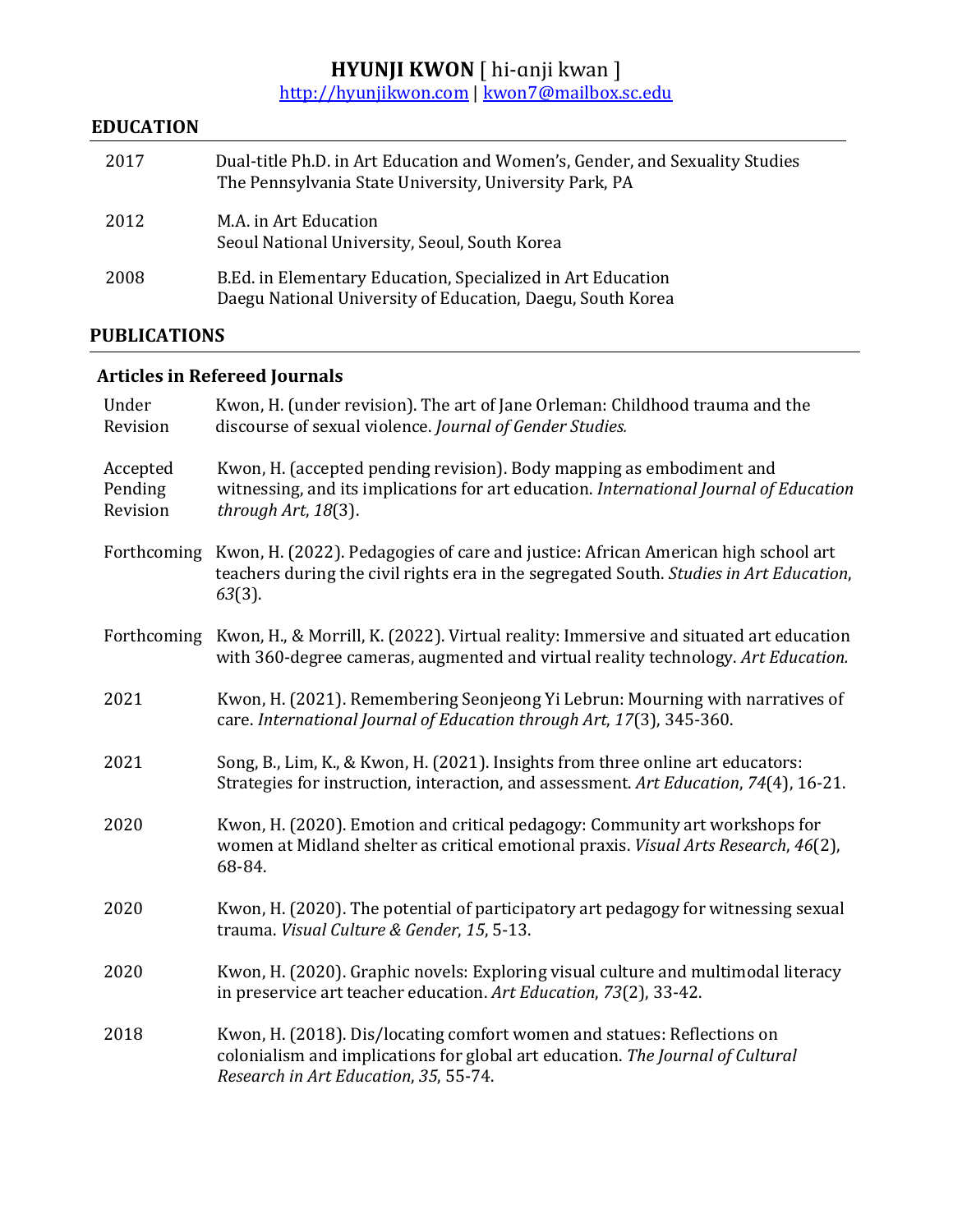| 2017 | Kwon, H. (2017). The paintings of Korean comfort woman Duk-kyung Kang:<br>Postcolonial and decolonial aesthetics for colonized bodies. Feminist Studies, 43(3),<br>571-609. |
|------|-----------------------------------------------------------------------------------------------------------------------------------------------------------------------------|
| 2016 | Kwon, H. (2016). Writing witnessing, witnessing writing: Working through trauma<br>using performative autoethnography. Visual Culture & Gender, 11, 8-17.                   |
| 2012 | Kwon, H., & Kim, H. (2012). The effect on the environmental sensitivity in place-<br>based art classes (in Korean). Society for Art Education of Korea, 43, 25-29.          |

#### **Journal Articles in Progress**

| 2022 | Kwon, H. (March 2022). Art for decolonization: Diffractive engagement with<br>Indigenous Wichí and art in Argentina. International Journal of Education & the<br>Arts.                          |
|------|-------------------------------------------------------------------------------------------------------------------------------------------------------------------------------------------------|
| 2022 | Kwon, H. (May 2022). Belonging to multiple worlds: Transgressive hybridity of<br>Black girls through Korean popular culture. Studies in Art Education.                                          |
| 2022 | Kwon, H. (June 2022). Mixed methods analysis: Topics and types of curricular<br>resources K-16 art educators produce, obtain, and circulate. International Journal<br>of Education through Art. |

#### **Book Chapters**

| Accepted | Kwon, H. (accepted). Asian destroyer versus critical global art educator. In R.        |
|----------|----------------------------------------------------------------------------------------|
|          | Shin, M. Lim, O. Lee & S. Han (Eds.), <i>Counternarratives from Asian American Art</i> |
|          | Educators: Identities, Pedagogies, and Practice beyond the Western Paradigm.           |
|          | Routledge.                                                                             |

- Forthcoming Kwon, H. (forthcoming). Art for 'sense generation': Historical traumas in Armenia and Korea in the discourse of art creation, curation, and education. In D. Garnet  $&$ A. Sinner (Eds.), *Artwork histories: Transnational perspectives in art education.* Intellect.
- Forthcoming Kwon, H. (forthcoming). Becoming a nomadic subject through media maps. In O. Ivashkevich, & M. Bae-Dimitriadis (Eds.), *Engaging youth civic participation: Critical approaches to teaching digital media in art classrooms and communities.* Taylor & Francis.
- 2022 Kwon, H. (2022). Dis/locating comfort women and statues: Reflections on colonialism and implications for global art education. R. Shin & K. Hutzel (Eds.), *Borderless: Global narratives in art education*. International Society for Education Through Art.
- 2021 Kwon, H. (2021). Woman's *HAN*: Untangling entanglement. In K. Keifer-Boyd, L. Hoeptner-Poling, S. Klein, W. B. Knight & A. P. de Miles (Eds.), *Lobby Activism: Feminism(s)+Art Education*. Taylor & Francis.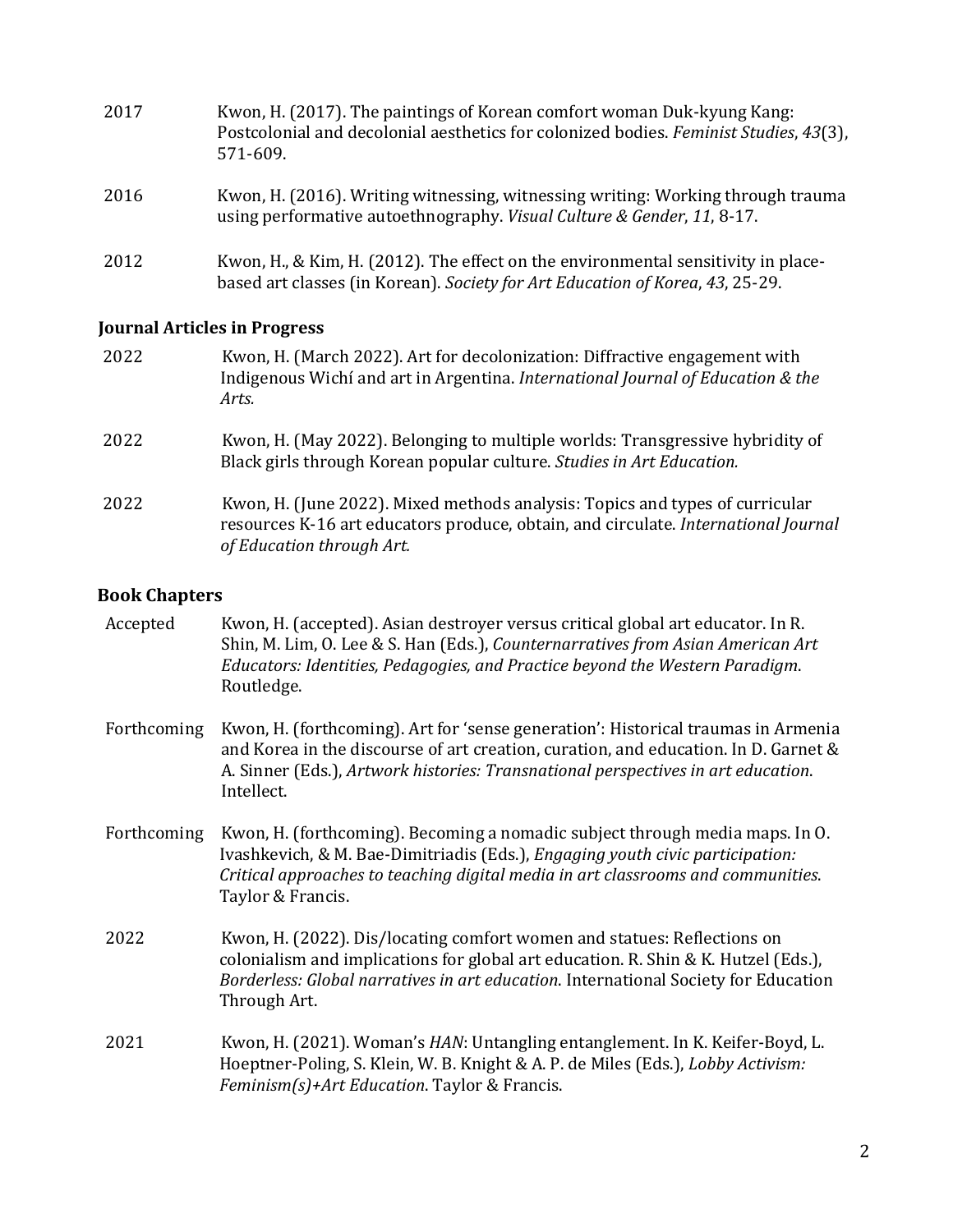2017 Kwon, H. (2017). In between spectrality and spectacle: Theresa Hak Kyung Cha's art of displacement and mel-han-choly. In R. Shin, M. Lim, M. Bae-Dimitriadis  $& 0.$ Lee (Eds.), Pedagogical globalization: Traditions, contemporary art, and popular culture of Korea (pp. 228-239). International S Publications.

#### **Proceeding Conference Paper**

2015 Kwon, H. (2015). "Toward a postcolonial art of convergence: Art education research principles and practice." In the Society for Art Education of Korea (Ed.), *Conceptualizing the Value of Art Education and its Practice in the Era of Convergence*. Paper presented at the Society for Art Education of Korea International Conference, Hanyang University, Seoul, 23-24 October (pp. 127-135). Society for Art Education of Korea.

#### **RESEARCH INTERESTS**

Critical and feminist pedagogy, critical multicultural and global art education, community-based art education, historical research, ethics of care, visual culture, digital technologies, personal, cultural, and global traumas, witnessing, embodiment, postcolonial and decolonial aesthetics, and performative and mixed methodologies

#### **TEACHING: HIGHER EDUCATION**

#### 2017– **Assistant Professor**

Art Education, School of Visual Art and Design Women's and Gender Studies Affiliate University of South Carolina, Columbia, SC

#### *Graduate Courses:*

- ARTE 701: Research Methodologies in Art Education
- ARTE 705 | WGST 796: Community Program Development in Art
- ARTE 740(P): Art Program for Schools & Practicum
- ARTE 760(P): Secondary Pedagogy Methods for Art Instruction & Practicum

#### *Undergraduate Courses:*

- ARTE 540(P): The School Art Program & Practicum
- ARTE 560(P): Secondary Methods for K-12 Art Certification & Practicum
- ARTE 520: Art for Elementary Schools
- ARTE 101: Introduction to Art (online, in-person)

#### 2015–17 **Graduate Instructor**

The Pennsylvania State University, University Park, PA

- ART 100: Concepts and Creation in the Visual Arts
- WMNST 106: Representing Women and Gender in Literature, Art, and Popular Cultures
- WMNST 100: Introduction to Women's and Gender Studies

#### 2012–15 **Graduate Assistant**

The Pennsylvania State University, University Park, PA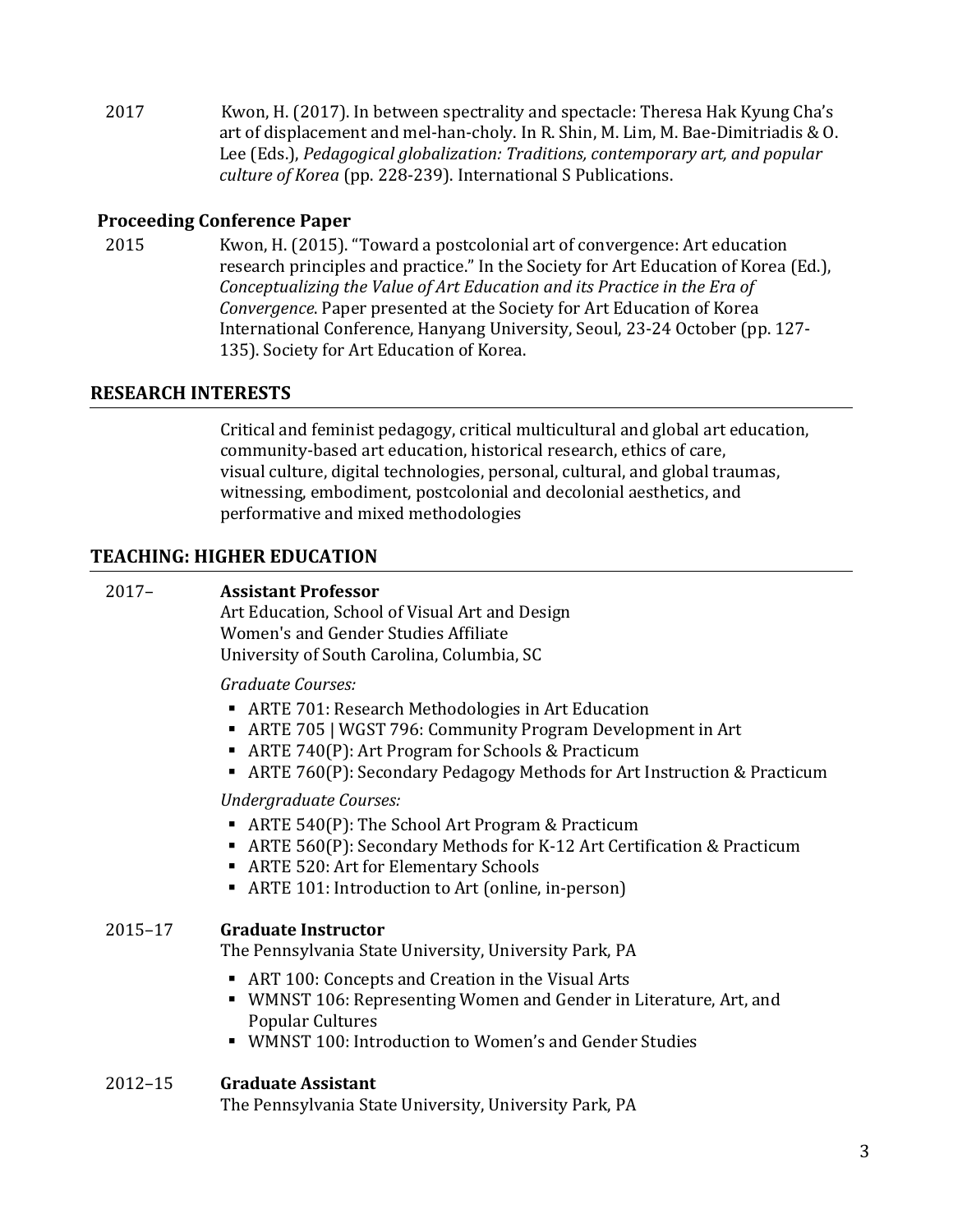- ART 10: Introduction to Visual Studies (online)
- ART 20: Introduction to Drawing (online)

#### **TEACHING INTERESTS**

Teacher education, social justice, critical pedagogy, visual culture, digital technologies, community-based art education, critical multicultural art education, history and contemporary topics in art education, research methodologies, contemporary art, and navigating the doctoral program and the job market

#### **TEACHING: K-6 SCHOOLS**

| SP 2011-12<br>2008-09 | <b>Teacher</b><br>Jangdong Elementary School, Daegu, South Korea                                                                                                                                  |
|-----------------------|---------------------------------------------------------------------------------------------------------------------------------------------------------------------------------------------------|
| SP 2008               | <b>Substitute Teacher</b><br>Pyeongri Elementary School, Daegu, South Korea                                                                                                                       |
| <b>GRANTS</b>         |                                                                                                                                                                                                   |
| $2021 -$              | "Korean Popular Culture and African American Girls' Hybrid Identity" (\$5,458)<br>Faculty Research and Scholarship Grant, College of Arts and Sciences<br>University of South Carolina            |
| 2019-22               | "Art and Trauma: Creative Art for Vulnerable Women" (\$12,362)<br>Provost Grant, Office of the Provost, University of South Carolina                                                              |
| 2019-22               | "Improving Connections within K-16 Art Education through Curricular Resources"<br>(\$3,800), Faculty Research and Scholarship Grant, College of Arts and Sciences<br>University of South Carolina |
| $2020 - 21$           | "Transforming a Large Lecture Course into Online Course" (\$2,000)<br>Online/Blended Course Development Grant, Center for Teaching Excellence<br>University of South Carolina                     |
| 2019-21               | "Employing Virtual Reality in Art Education" (\$2,000)<br>Virtual Environments Grant, Center for Teaching Excellence<br>University of South Carolina                                              |
| 2018                  | "Globalization of Secondary Art Education" (\$500)<br>International Education Week Faculty Mini-Grant, Center for Teaching Excellence<br>University of South Carolina                             |

#### **AWARDS AND HONORS**

2021 Recipient, SCAEA Higher Education Level Award, South Carolina Art Education Association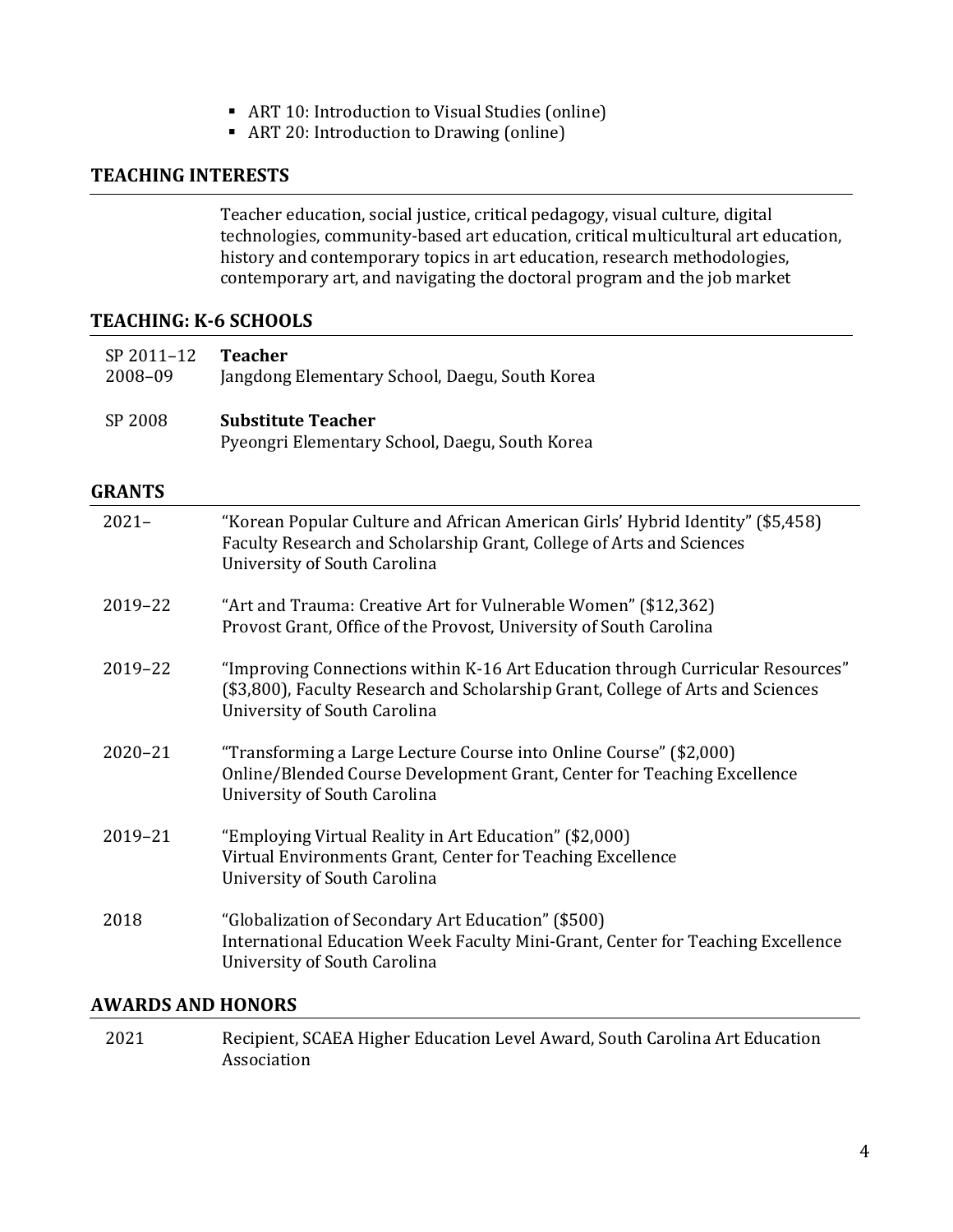| 2021        | Recipient, Mary J. Rouse Research Award, National Art Education Association<br><b>Women's Caucus</b>                                                |
|-------------|-----------------------------------------------------------------------------------------------------------------------------------------------------|
| 2017        | Nominated by the School of Visual Arts, Penn State Alumni Association Dissertation<br>Award, The Graduate School, The Pennsylvania State University |
| $2012 - 17$ | Recipient, Graduate Teaching Assistantship, The Pennsylvania State University                                                                       |
| 2010        | Recipient, National Graduate Research Scholarship in Humanities, Korea Student Aid<br>Foundation (\$8,000)                                          |

### **INVITED TALKS**

| 2021        | Kwon, H., & Morrill, K. (2021). Virtual Reality: 360-degree Camera, Augmented<br>Reality & Virtual Reality Technology. East Carolina University. Greenville, NC.                                                                     |
|-------------|--------------------------------------------------------------------------------------------------------------------------------------------------------------------------------------------------------------------------------------|
| 2021        | Kwon, H. (2021). Dis/locating comfort women and statues: Reflections on<br>colonialism and implications for global art education. WMNST 200: Global<br>Feminisms. The Pennsylvania State University. University Park, PA.            |
| 2021        | Kwon, H. (2021). Irreparable wound: Art therapeutic approach for life with trauma.<br>Korean Society for Art Therapist. Daegu, South Korea.                                                                                          |
| 2020        | Kwon, H. (2020). Women's Well-Being Initiatives: An overview of art workshops<br>provided to communities in Columbia, South Carolina. Women's and Gender Studies<br>Partnership Council. University of South Carolina. Columbia, SC. |
| 2020        | Kwon, H. (2020). Working with Vulnerable Populations in Community-Based Art<br>Education. ART 2123: Early Experiences for Prospective Teachers. East Carolina<br>University. Greenville, NC.                                         |
| 2020        | Kwon, H., Gentili, A. Duncan, S &. Chang, E. (2020). Kickstart Your Virtual Art Class.<br>Columbia Museum of Art. Columbia, SC.                                                                                                      |
| 2019        | Kwon, H. (2019). Research Trends, Methodologies, and Concerns in Art Education.<br>Seoul National University. Seoul, South Korea.                                                                                                    |
| 2019        | Kwon, H. (2019). Contemporary History, Trends, Methodologies, and Concerns in<br>Art Education Research. Seoul National University of Education. Seoul, South<br>Korea.                                                              |
| 2019        | Kwon, H. (2019). Innovative Instructor. Incubator for Teaching Innovation. College<br>of Arts and Sciences. University of South Carolina. Columbia, SC.                                                                              |
| $2017 - 18$ | Kwon, H. (2018). Theresa Hak Kyung Cha's Art of Displacement and Mel-han-choly.<br>ARTED 5105: Ethical and Pedagogical Issues for Cultural Workers Course at the<br>School of the Art Institute of Chicago. Chicago, IL.             |
|             |                                                                                                                                                                                                                                      |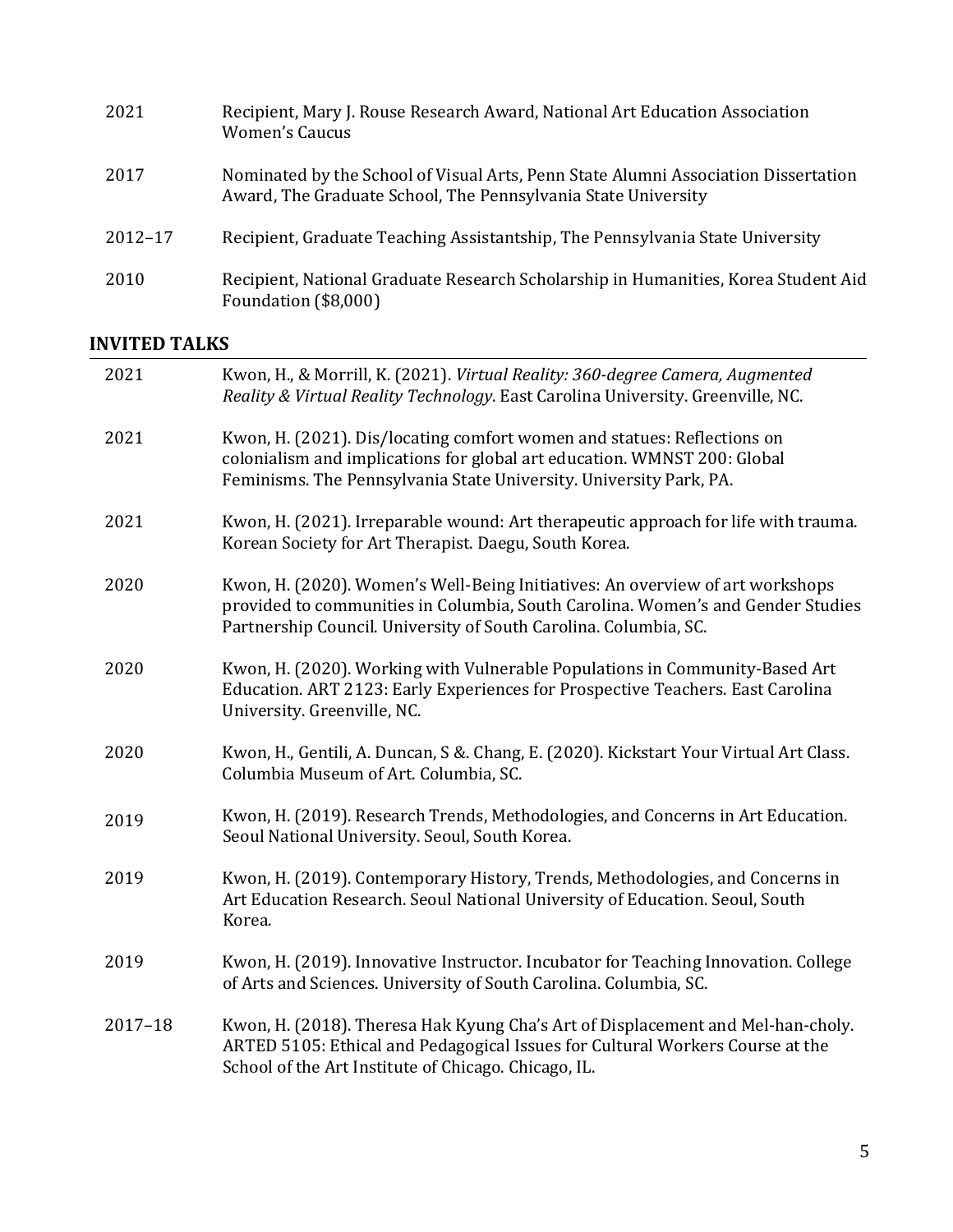| 2017 | Kwon, H. (2017). Sexual Violence, Self-Healing, and Self-Care. Center County<br>Women's Resource Center. State College, PA.                                               |
|------|---------------------------------------------------------------------------------------------------------------------------------------------------------------------------|
| 2016 | Kwon, H. (2016). Art and Advocacy. Center for the Performing Arts. The<br>Pennsylvania State University. University Park, PA.                                             |
| 2016 | Kwon, H. (2016). Vulnerable Art and Trauma Survivorship. Center for Women<br>Students. The Pennsylvania State University. University Park, PA.                            |
| 2014 | Kwon, H. (2014). Comfort Women's Bodies and Art in Colonial, Postcolonial, and<br>Nationalist Contexts. The Pennsylvania State University Gender Conference. Erie,<br>PA. |

### **PRESENTATIONS**

### **International Refereed Conferences**

| 2020<br>(canceled due<br>to $covid-19$ ) | Kwon, H. (2020). Unveiling History: African American Secondary Art Education<br>During the Civil Rights Movement Era in the American South. International Art<br>Education History Conference. Columbia University. New York, NY.                                                                                                                                                         |
|------------------------------------------|-------------------------------------------------------------------------------------------------------------------------------------------------------------------------------------------------------------------------------------------------------------------------------------------------------------------------------------------------------------------------------------------|
| 2019                                     | Kwon, H., Hanawalt, C., Uhlig, S., & Thatte, A. (2019). (De)Constructing<br>Professional Identity in Art Education: Borders, Conflict, Migration, and<br>Contestation. World Congress of the International Society for Education Through<br>Art (InSEA), Vancouver, Canada.                                                                                                               |
| 2017                                     | Kwon, H. (2017). Trauma Art in Feminist Art Education. World Congress of the<br>International Society for Education Through Art (InSEA), Daegu, South Korea.                                                                                                                                                                                                                              |
| 2017                                     | Kwon, H. (2017). In Between Spectrality and Spectacle: Theresa Hak Kyung Cha's<br>Art of Displacement and Mel-han-choly. In R. Shin, M. Lim, M. S. Bae-Dimitriadis &<br>O. Lee. (chairs), Pedagogical Globalization: Traditions, Contemporary Art, and<br>Popular Culture of Korea. World Congress of the International Society for Education<br>Through Art (InSEA), Daegu, South Korea. |
| 2017                                     | Kwon, H., Hanawalt, C., Uhlig, S., & Thatte, A. (2017). Traumatized Bodies:<br>Intertwining Art, Memory, and Bodies through Performative Autoethnography. In<br>Kwon, H. (chair), Remaking Personal Memory through Research as Artistic Practice.<br>International Congress of Qualitative Inquiry. Urbana-Champaign, IL.                                                                 |
| 2015                                     | Kwon, H. (2015). Toward a Postcolonial Art of Convergence: Art Education Research<br>Principles and Practice. Society for Art Education of Korea International Conference.<br>Seoul, South Korea.                                                                                                                                                                                         |

### **National Refereed Conferences**

2021 Kwon, H. (2021). *Remembering Seonjeong Yi Lebrun: Mourning with narratives of care*. Art Education Research Institute. Columbia University. New York, NY.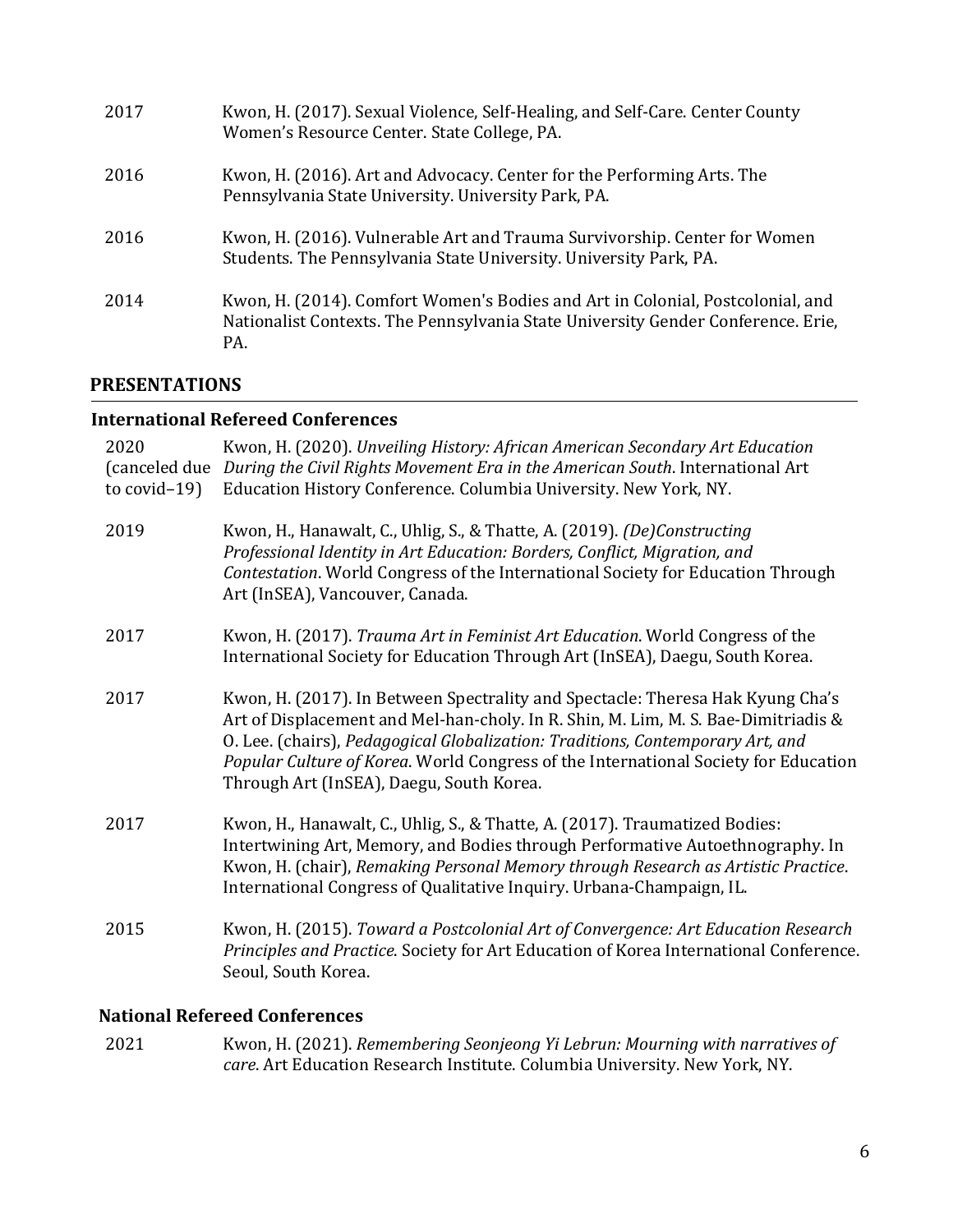| 2021                                     | Kwon, H. (2021). Asian destroyer versus critical global art educator. In R. Shin, M.<br>Lim, O. Lee & S. Han (chairs), Professional and pedagogical identities of Asian and<br>Asian-American art educators in North America. National Art Education<br>Association. Virtual. |
|------------------------------------------|-------------------------------------------------------------------------------------------------------------------------------------------------------------------------------------------------------------------------------------------------------------------------------|
| 2021                                     | Kwon, H., Yoon, I., & Lin, Y. (2021). Global Praxis of Art Education: Transnational<br>Feminist Arts, Theories, and Pedagogies. National Art Education Association.<br>Virtual.                                                                                               |
| 2020<br>(canceled due<br>to $covid-19$ ) | Thatte, A., Kwon, H. Hanawalt, C., & Uhlig, S. (2020). (De)Constructing Failure:<br>Examining Liminality Through Multiple Lenses of Failure. National Art Education<br>Association. Minneapolis, MN.                                                                          |
| 2020<br>to $covid-19$ )                  | Kwon, H., Rodriguez, F., & Choi, E. (2020). New Histories: Postcolonial Perspectives<br>(canceled due on Armenian, Dominican, and Korean Art and Education. National Art Education<br>Association. Minneapolis, MN.                                                           |
| 2020<br>(canceled due<br>to $covid-19$ ) | Kwon, H., & Chang, E. (2020). Advocating Social Justice-Based Art Education with<br>(Reluctant) Preservice Art Teachers in South. National Art Education Association.<br>Minneapolis, MN.                                                                                     |
| 2020                                     | Ivashkevich, O., & Kwon, H. (2020). Women's Well-Being Initiative: Art and Digital<br>Media-Based Community Projects to Promote Critical Agency and Social Justice for<br>Disenfranchised Girls and Women. Art and Education for Social Justice Symposium.<br>Athens, GA.     |
| 2019                                     | Kwon, H. (2019). Emotion and Critical Pedagogy: Community Art Workshops for<br>Women in a Shelter as Critical Emotional Praxis. Art Education Research Institute.<br>Columbia University. New York, NY.                                                                       |
| 2019                                     | Thatte, A., Kwon, H. Hanawalt, C., & Uhlig, S. (2019). Re/Making Memory: Research<br>as Artistic Practice. National Art Education Association. Boston, MA.                                                                                                                    |
| 2019                                     | Kwon, H., Song, B., & Lim, K. (2019). Building a Supportive Learning Community in<br>Online Learning Environments: Technologies, Participation, and Evaluations.<br>National Art Education Association. Boston, MA.                                                           |
| 2018                                     | Kwon, H., Song, B., & Lim, K. (2018). Fulfilling Human Potential in the Virtual Art<br>Classroom: Three Perspectives on Online Art Education. National Art Education<br>Association. Seattle, WA.                                                                             |
| 2018                                     | Kwon, H. (2018). <i>Embodying Trauma in Art Education</i> . Art and Education for Social<br>Justice. Tallahassee, FL.                                                                                                                                                         |
| 2017                                     | Kwon, H., Holt, A., & Sotomayor, L. (2017). Feminist Art Matters: Embracing Change<br>and Exploring Social Justice Through Pedagogical Practices. National Art Education<br>Association. New York, NY.                                                                        |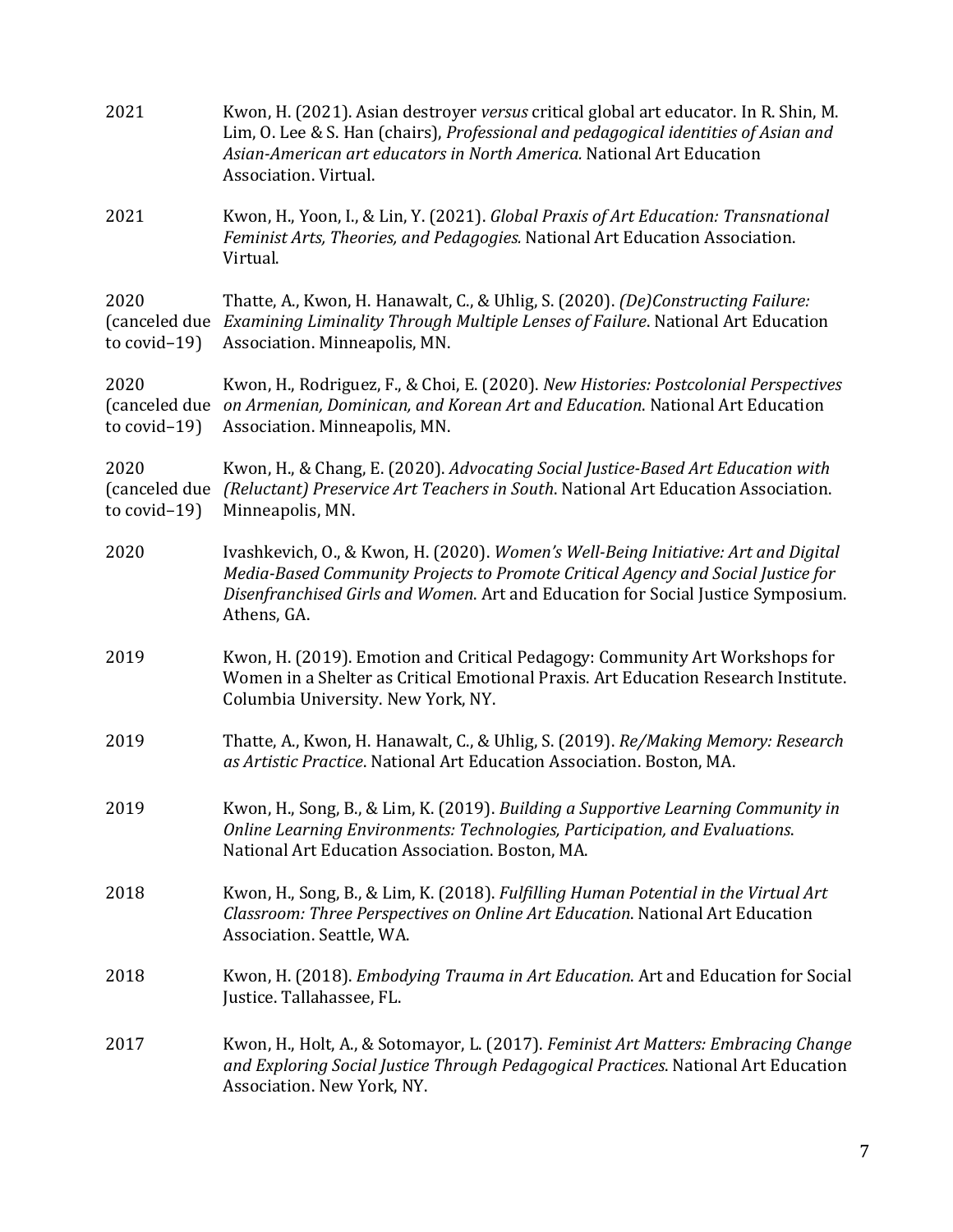| 2016 | Kwon, H., Holt, A., & Sotomayor, L. (2016). Feminist Teaches That Colonialism is Not<br>Dead. In H. Kwon (chair), Creative Intersectionalities: On Feminist Art and<br>Pedagogical Practices. National Women's Studies Association. Montreal, Canada.                                                                                                                                           |
|------|-------------------------------------------------------------------------------------------------------------------------------------------------------------------------------------------------------------------------------------------------------------------------------------------------------------------------------------------------------------------------------------------------|
| 2016 | Kwon, H., & Abu Bakr, S. (2016). Feminist Resistance in the Pursuit of Social Justice.<br>National Art Education Association. Chicago, IL.                                                                                                                                                                                                                                                      |
| 2016 | Kwon, H. (2016). In Between Spectrality and Spectacle: Theresa Hak Kyung Cha's<br>Art of Displacement and Mel-han-choly. In R. Shin, M. Lim, M. S. Bae-Dimitriadis, &<br>O. Lee. (chairs), Pedagogical Globalization: Traditions, Contemporary Art, and<br>Popular Culture of Korea. National Art Education Association. Chicago, IL.                                                           |
| 2015 | Kwon, H., Knight, W., & Bernardini, M. D. R. C. (2015). Incorporating non/Artists'<br>Collective Experiences of Sexual Violence and Displacement into Academic<br>Performative Writing. In Kwon, H. (chair), Connecting Transnational Stories: A<br>Visual/Verbal Narrative of Displacement and Positionality of Postcolonial Subjects.<br>National Women's Studies Association. Milwaukee, WI. |
| 2015 | Kwon, H., & Lin, Y. (2015). Feminist Mapping as a Research Strategy. National Art<br>Education Association. New Orleans, LA.                                                                                                                                                                                                                                                                    |
| 2014 | Kwon, H., Keifer-Boyd, K., Sotomayor, L. (2014). Comfort Cake. In K. Keifer-Boyd<br>(chair), Out of Here, Feminist Transgressions. National Women's Studies Association.<br>San Juan, Puerto Rico.                                                                                                                                                                                              |

# **Regional Refereed Conference**

| 2020 | Kwon, H., & Morrill, K. (2020). Virtual Reality: 360-degree Camera, Augmented<br>Reality & Virtual Reality Technology. South Carolina Art Education Association.<br>Virtual. |
|------|------------------------------------------------------------------------------------------------------------------------------------------------------------------------------|
| 2019 | Kwon, H., Keese, D., & Layton, K. (2019). Community-Based Art Education Projects<br>for Youth and Adults. South Carolina Art Education Association. Greenville, SC.          |
| 2018 | Kwon, H., & Brutto, N. (2018). Graphic Novel as an Art Teaching Method. South<br>Carolina Art Education Association. Greenville, SC.                                         |
| 2017 | Kwon, H. Trauma in Art Education. South Carolina Art Education Association.<br>Beaufort, SC.                                                                                 |

# **Graduate Student Conferences**

| 2016 | Kwon, H. (2016). Performing Witnessing: Art of Sexual Trauma in Feminist Art<br>Education. Graduate Research in Art Education Conference. Syracuse, NY.  |
|------|----------------------------------------------------------------------------------------------------------------------------------------------------------|
| 2016 | Kwon, H. (2016). Transnational Trauma Art as Witnessing. Women's Studies<br>Graduate Conference. The Pennsylvania State University. University Park, PA. |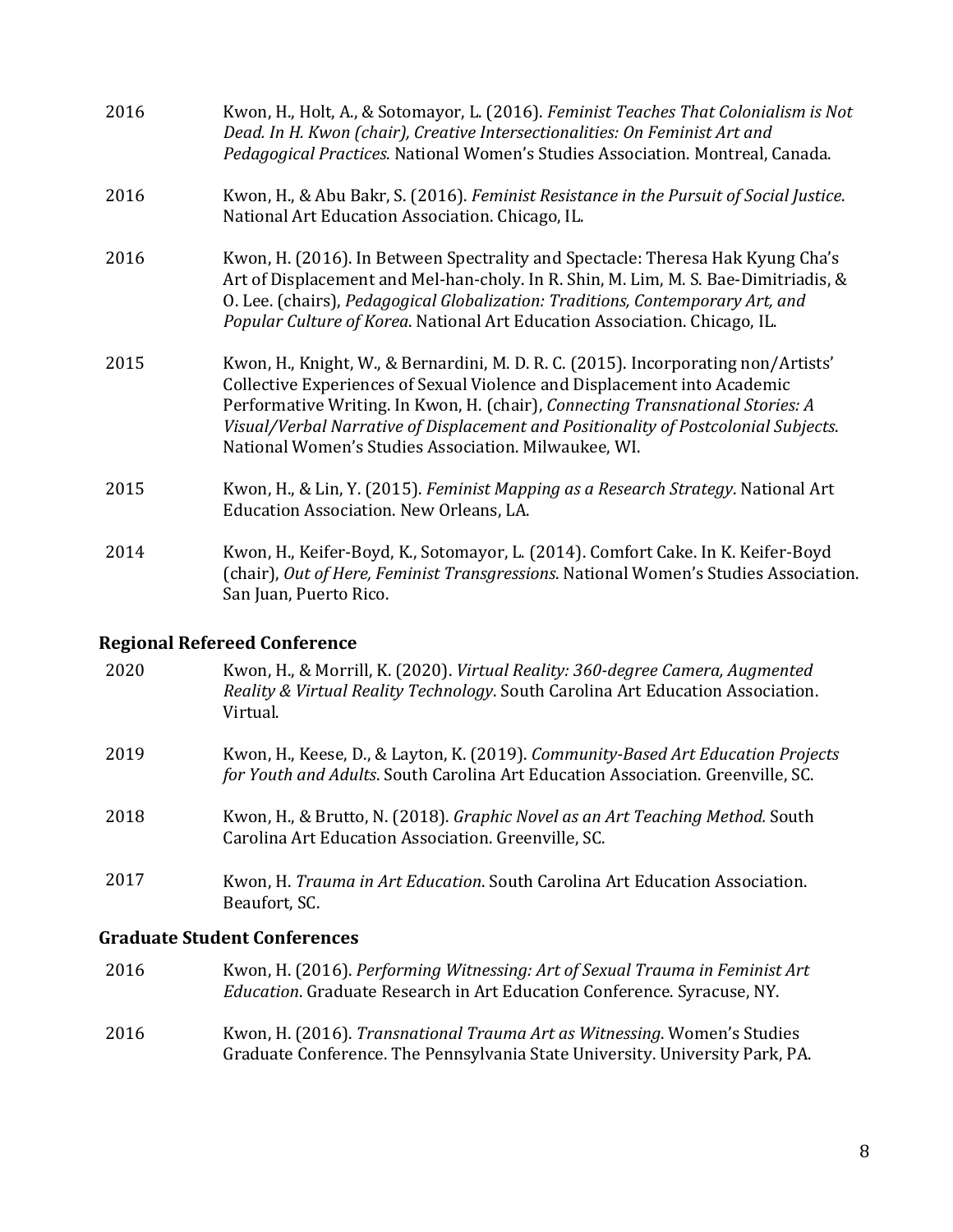## **SERVICE: LOCAL & GLOBAL COMMUNITIES**

| $2019 -$                       | Facilitator, Art Workshop for Women in a Transitional Home, Hannah House<br>Women's Well-Being Initiatives, Women's and Gender Studies Department,<br>University of South Carolina        |
|--------------------------------|-------------------------------------------------------------------------------------------------------------------------------------------------------------------------------------------|
| <b>March 2021</b><br>Nov. 2020 | Supervisor, Art Workshop for Women in a Transitional Home, Hannah House<br>Women's Well-Being Initiatives, Women's and Gender Studies Department,<br>University of South Carolina         |
| Dec. 2019                      | Facilitator, Body Mapping Workshop for Sexual Violence Survivor-Poets in Buenos<br>Aires, Argentina<br>Body Mapping Research Team, Rosemary Jolly as PI, Pennsylvania State University    |
| March - April<br>2019          | Facilitator, Art workshop for Sexual Violence Survivors<br>Women's Well-Being Initiatives, Women's and Gender Studies Department,<br>University of South Carolina                         |
| March 2 2019                   | Presenter, South Carolina Conference for National Art Honors Society (NAHS) High<br><b>School Students</b><br>University of South Carolina                                                |
| Nov. 2018 -<br>Jan. 2019       | Facilitator, Art Workshop for Women in the Shelter, Killingsworth<br>Women's Well-Being Initiatives, Women's and Gender Studies Department,<br>University of South Carolina               |
| Oct. 2018                      | Facilitator, Body Mapping Workshop for Sexual Violence Survivor-Poets in Cape<br>Town, South Africa<br>Body Mapping Research Team, Rosemary Jolly as PI, Pennsylvania State University    |
| $2017 -$                       | <b>Faculty Member &amp; Facilitator</b><br>Women's Well-Being Initiatives<br>Arts-based Workshops for Vulnerable Populations in a Community<br>University of South Carolina, Columbia, SC |
| $2017 -$                       | <b>Faculty Member &amp; Facilitator</b><br>Body Mapping Research Team, Rosemary Jolly as PI,<br>The Pennsylvania State University, University Park, PA                                    |
| $2015 - 16$                    | Member<br>PHREE (Peers Helping Reaffirm Educate and Empower)<br>Center for Women Students. The Pennsylvania State University, University Park, PA                                         |

### **SERVICE: PROFESSIONAL**

| 2021-23 | Southeastern Region Higher Education Division Director |
|---------|--------------------------------------------------------|
|         | National Art Education Association                     |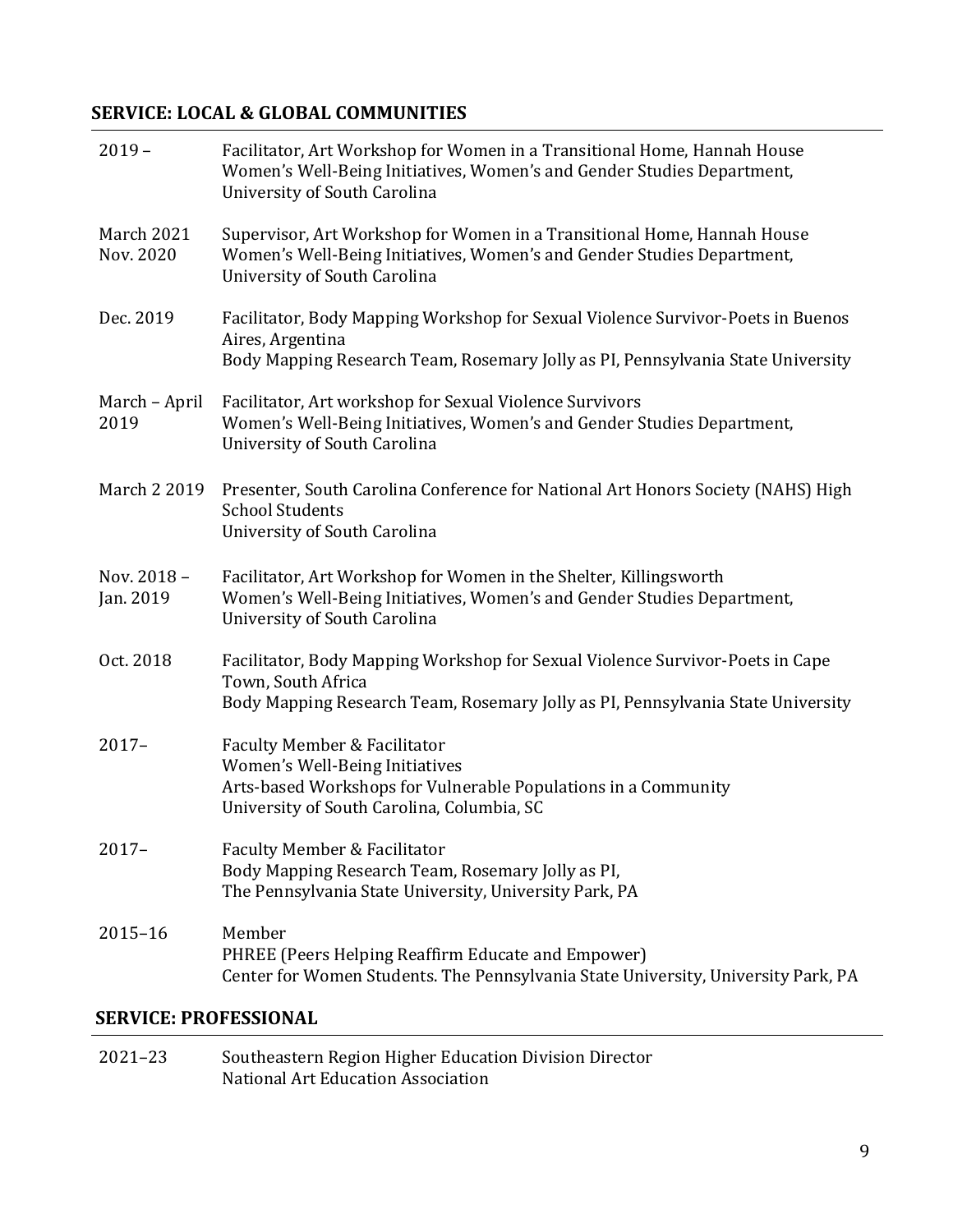| $2021 - 23$             | Co-Associate Proposal Review Coordinator<br>National Art Education Association Asian Art and Culture Interest Group                                                                                 |
|-------------------------|-----------------------------------------------------------------------------------------------------------------------------------------------------------------------------------------------------|
| $2021 - 23$             | Co-Conference Coordinator<br>National Art Education Association Women's Caucus                                                                                                                      |
| $2020 - 23$             | <b>Editorial Review Board</b><br>Art Education Journal, National Art Education Association                                                                                                          |
| 2022                    | <b>Review Board</b><br>Visual Culture & Gender Journal, Volume 17                                                                                                                                   |
| 2022                    | <b>Invited Reviewer</b><br>BIPOC Alliances: Building Communities and Curricula, The Curriculum & Pedagogy<br>Group Series, 2022 volume                                                              |
| 2022                    | <b>Invited Reviewer</b><br>Maryl Fletcher DeJong Service Award Committee, National Art Education Association<br><b>Women's Caucus</b>                                                               |
| 2020                    | Co-developed Anti-Racism Review Criteria<br>Art Education Journal, National Art Education Association                                                                                               |
| 2019-21                 | <b>Higher Education Division Conference Proposal Reviewer</b><br>National Art Education Association Higher Education Division                                                                       |
| $2020 -$<br>$2017 - 18$ | <b>Research Coordinator</b><br>National Art Education Association Women's Caucus                                                                                                                    |
| 2018-20                 | <b>Co-Research Coordinator</b><br>National Art Education Association Women's Caucus                                                                                                                 |
| 2018                    | <b>Conference Proposal Reviewer</b><br>International Society for Education through Art                                                                                                              |
| 2017                    | <b>Invited Reviewer</b><br>Qualitative Research in Psychology<br>Special Issue, "Arts-based Research"                                                                                               |
| 2017                    | <b>Invited Reviewer</b><br><b>Bank Street Occasional Paper Series</b><br>Issue 37, "Put Some Respect on Our Name: Why Every Black & Brown Girl Needs to<br>Learn About Radical Feminist Leadership" |

# **SERVICE: STUDENT GUIDANCE**

| $2021 -$ | Doctoral Dissertation Committee                           |
|----------|-----------------------------------------------------------|
|          | Bokyoung (Devin) Jo, Art Education, University of Georgia |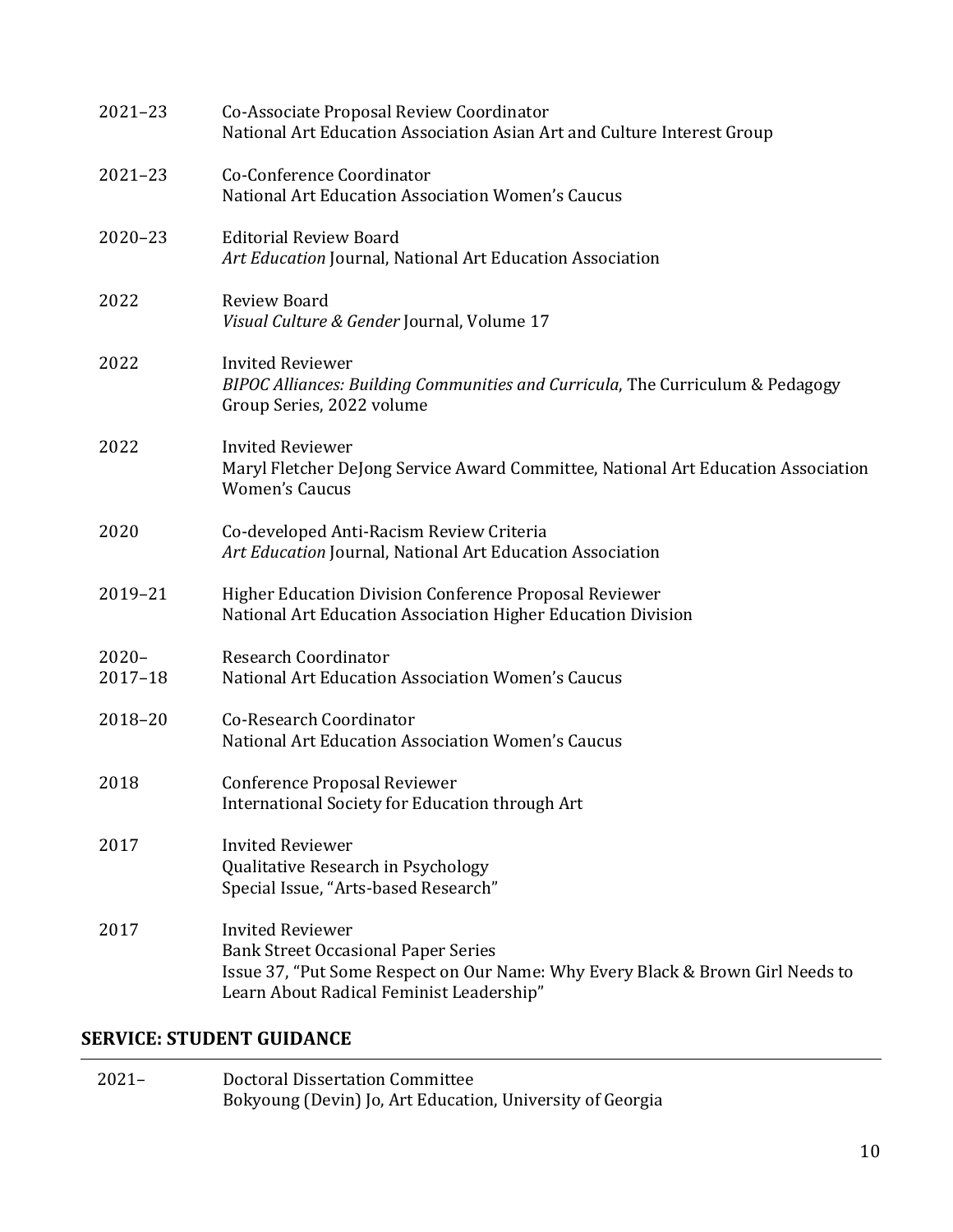| $2020 - 21$ | Master's Thesis Committee<br>Amanda Forst, Art Education, Millersville University                                                                                                                  |
|-------------|----------------------------------------------------------------------------------------------------------------------------------------------------------------------------------------------------|
| $2020 - 21$ | Honors College Thesis Director<br>Ansleigh Eaves, Art History<br>Winner of the Sura Wolf Wengrow and Henry Wengrow Undergraduate<br>Research Award in Jewish Studies, University of South Carolina |
| 2020        | Honors College Thesis Second Reader<br>Hannah Groves, Nursing                                                                                                                                      |
| $2019-$     | <b>Faculty Advisor</b><br>National Art Education Student Chapter, University of South Carolina                                                                                                     |
| $2017 - 18$ | MFA Thesis Committee<br>Allison Dunavant, Studio Art, University of South Carolina                                                                                                                 |

### **SERVICE: COMMITTEE WORK**

| $2021 -$    | <b>Awards Committee</b><br>School of Visual Art and Design, University of South Carolina                    |
|-------------|-------------------------------------------------------------------------------------------------------------|
| $2021 -$    | Scholarship and Fellowship Committee<br>School of Visual Art and Design, University of South Carolina       |
| 2018-21     | <b>Faculty Senate</b><br>University of South Carolina                                                       |
| 2018-21     | <b>Gallery &amp; Auction Committee</b><br>School of Visual Art and Design, University of South Carolina     |
| $2017 - 22$ | The Building and Grounds Committee<br>School of Visual Art and Design, University of South Carolina         |
| $2017 -$    | Art Education Scholarship Committee<br>School of Visual Art and Design, University of South Carolina        |
| 2019        | <b>Studio Art Faculty Search Committee</b><br>School of Visual Art and Design, University of South Carolina |
| 2018-19     | <b>Foundations Committee</b><br>School of Visual Art and Design, University of South Carolina               |
| $2017 - 18$ | Media Arts Faculty Search Committee<br>School of Visual Art and Design, University of South Carolina        |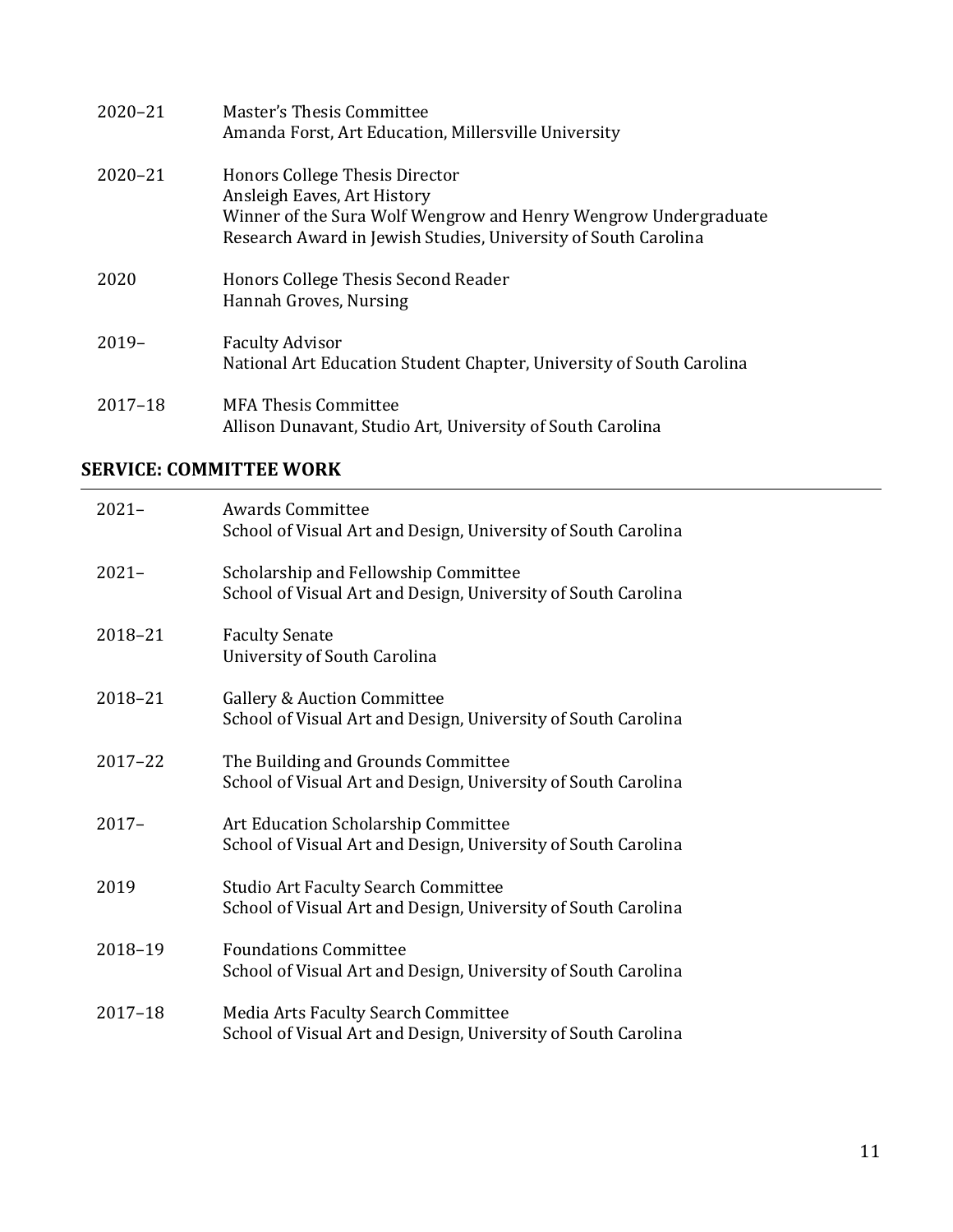### **GROUP EXHIBITIONS**

| 2021 | Curated Artworks Created by Participants in the Community Sites<br>Layers of Us II, December 7 - December 19, 2021<br>Stormwater Studios, Columbia, SC                                                   |
|------|----------------------------------------------------------------------------------------------------------------------------------------------------------------------------------------------------------|
| 2019 | Curated Artworks Created by Participants in the Community Sites<br>Layers of Us, May 22 - June 2, 2019<br>Stormwater Studios, Columbia, SC                                                               |
| 2018 | Former Comfort Woman Duk-Kyung Kang's Life, Interactive Map<br>Do the Right Thing: Comfort Women Resist, July 28 - September 11, 2018<br>Reflect Space, Glendale Downtown Central Library, Glendale, CA. |
| 2014 | Honoring Comfort Women, Installation and Performance<br>Out of Here, March 19 - April 27, 2014<br>HUB-Robeson Gallery, The Pennsylvania State University. University Park, PA.                           |
| 2008 | Tinged with Butterflies, Acrylic on Wood<br>The Undergraduate Art Education Graduation Exhibition<br>Art Hall, Daegu National University of Education, Daegu, Republic of Korea                          |

#### **PROFESSIONAL TRAINING**

| 2021     | 21 Day Equity Challenge: Collaborative on Race.<br>College of Arts and Sciences, University of South Carolina, SC.                                  |
|----------|-----------------------------------------------------------------------------------------------------------------------------------------------------|
| 2019     | Virtual Environments Bootcamp, Center for Teaching Excellence.<br>University of South Carolina. Columbia, SC.                                       |
| 2017-18  | New Faculty Academy Certificate. Center for Teaching Excellence.<br>University of South Carolina. Columbia, SC.                                     |
| 2017     | South Carolina Teaching Standards 4.0 Rubric Training for Clinical Experiences.<br>College of Education. University of South Carolina. Columbia, SC |
| 2016-17  | Feminist Pedagogy Workshop. Women's, Gender, and Sexuality Studies Department<br>The Pennsylvania State University. University Park, PA             |
| $2012 -$ | IRB Social and Behavioral Human Subjects Research Training<br>The Pennsylvania State University, University Park, PA                                |

# **PROFESSIONAL CERTIFICATES**

| 2012 | Secondary School Art Teacher's Certificate. South Korea     |
|------|-------------------------------------------------------------|
| 2008 | Elementary School Teacher's Certificate. Daegu, South Korea |